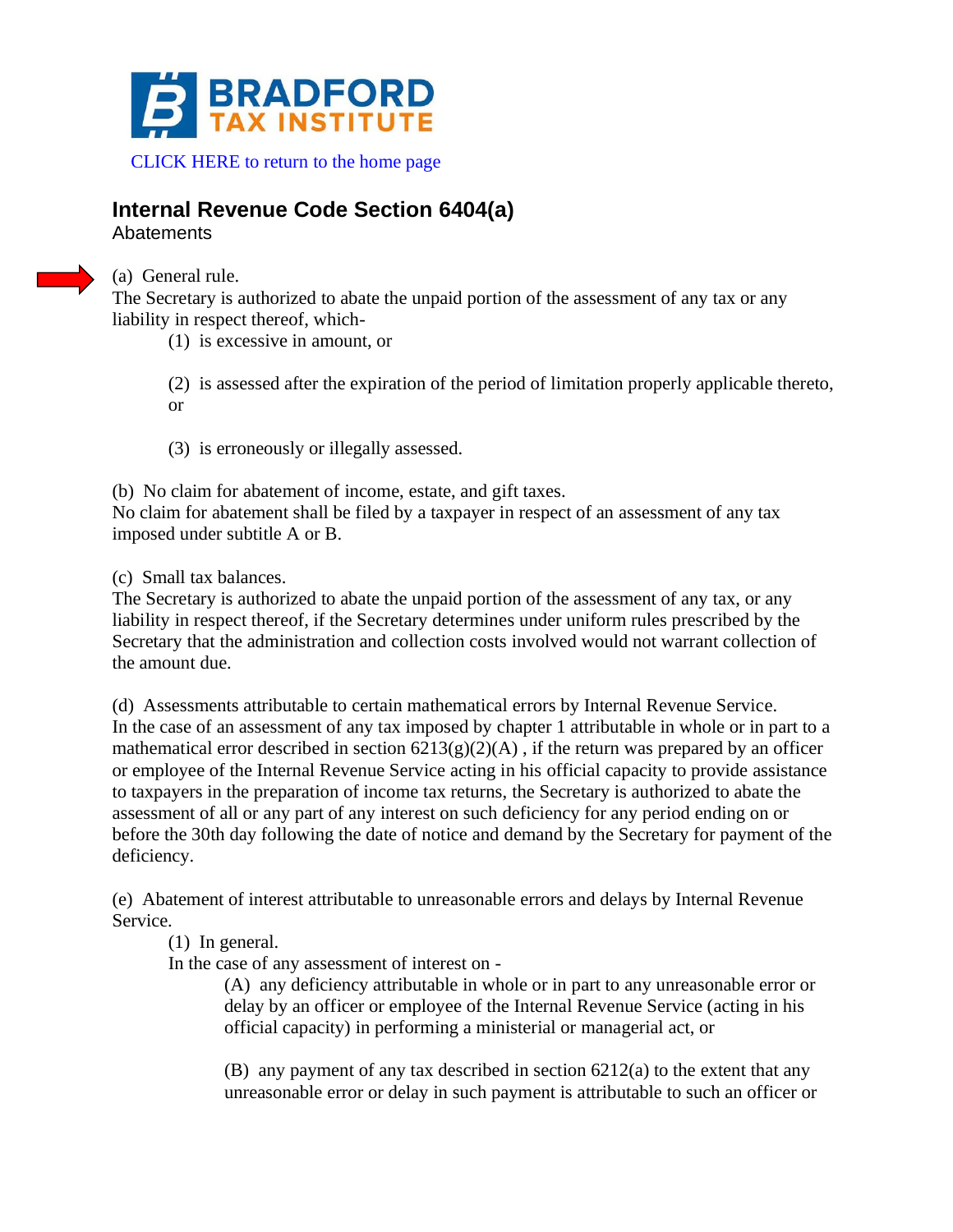employee being erroneous or dilatory in performing a ministerial or managerial act,

the Secretary may abate the assessment of all or any part of such interest for any period. For purposes of the preceding sentence, an error or delay shall be taken into account only if no significant aspect of such error or delay can be attributed to the taxpayer involved, and after the Internal Revenue Service has contacted the taxpayer in writing with respect to such deficiency or payment.

(2) Interest abated with respect to erroneous refund check.

The Secretary shall abate the assessment of all interest on any erroneous refund under section 6602 until the date demand for repayment is made, unless-

(A) the taxpayer (or a related party) has in any way caused such erroneous refund, or

(B) such erroneous refund exceeds \$50,000.

(f) Abatement of any penalty or addition to tax attributable to erroneous written advice by the Internal Revenue Service.

(1) In general.

The Secretary shall abate any portion of any penalty or addition to tax attributable to erroneous advice furnished to the taxpayer in writing by an officer or employee of the Internal Revenue Service, acting in such officer's or employee's official capacity.

(2) Limitations.

Paragraph (1) shall apply only if-

(A) the written advice was reasonably relied upon by the taxpayer and was in response to a specific written request of the taxpayer, and

(B) the portion of the penalty or addition to tax did not result from a failure by the taxpayer to provide adequate or accurate information.

- (3) Repealed.
- (g) Suspension of interest and certain penalties where Secretary fails to contact taxpayer.

(1) Suspension.

(A) In general. In the case of an individual who files a return of tax imposed by subtitle A for a taxable year on or before the due date for the return (including extensions), if the Secretary does not provide a notice to the taxpayer specifically stating the taxpayer's liability and the basis for the liability before the close of the 36-month period beginning on the later of-

(i) the date on which the return is filed; or

(ii) the due date of the return without regard to extensions,

the Secretary shall suspend the imposition of any interest, penalty, addition to tax, or additional amount with respect to any failure relating to the return which is computed by reference to the period of time the failure continues to exist and which is properly allocable to the suspension period.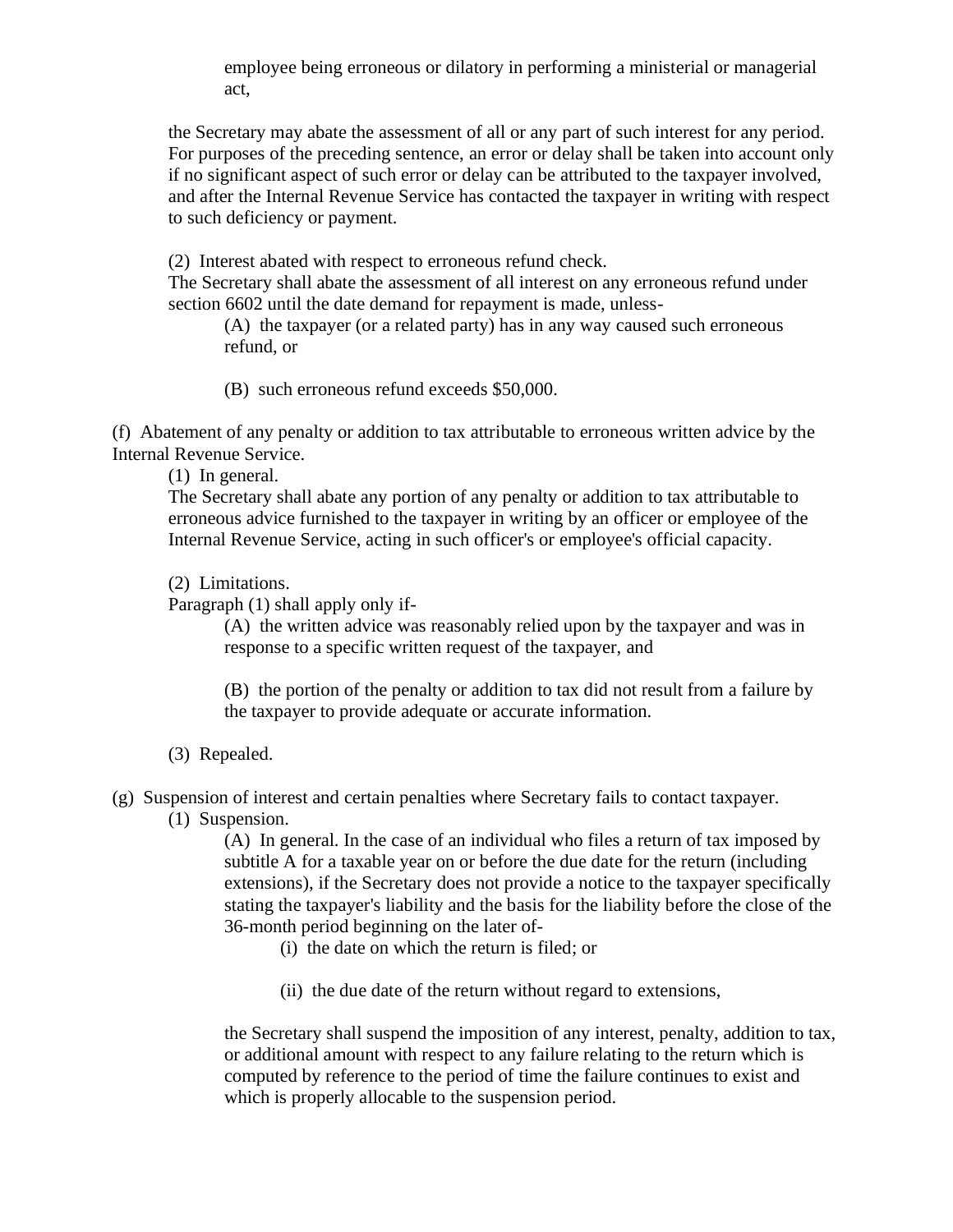(B) Separate application. This paragraph shall be applied separately with respect to each item or adjustment.

If, after the return for a taxable year is filed, the taxpayer provides to the Secretary 1 or more signed written documents showing that the taxpayer owes an additional amount of tax for the taxable year, clause (i) shall be applied by substituting the date the last of the documents was provided for the date on which the return is filed.

(2) Exceptions.

Paragraph (1) shall not apply to-

(A) any penalty imposed by section 6651;

(B) any interest, penalty, addition to tax, or additional amount in a case involving fraud;

(C) any interest, penalty, addition to tax, or additional amount with respect to any tax liability shown on the return;

(D) any interest, penalty, addition to tax, or additional amount with respect to any gross misstatement;

(E) any interest, penalty, addition to tax, or additional amount with respect to any reportable transaction with respect to which the requirement of section  $6664(d)(3)(A)$  is not met and any listed transaction (as defined in  $6707A(c)$ ); or

(F) any criminal penalty.

- (3) Suspension period.
- For purposes of this subsection , the term "suspension period" means the period-
	- (A) beginning on the day after the close of the 36-month period under paragraph (1) ; and

(B) ending on the date which is 21 days after the date on which notice described in paragraph  $(1)(A)$  is provided by the Secretary.

## (h) Judicial review of request for abatement of interest.

(1) In general.

The Tax Court shall have jurisdiction over any action brought by a taxpayer who meets the requirements referred to in section  $7430(c)(4)(A)(ii)$  to determine whether the Secretary's failure to abate interest under this section was an abuse of discretion, and may order an abatement, if such action is brought-

(A) at any time after the earlier of-

(i) the date of the mailing of the Secretary's final determination not to abate such interest, or